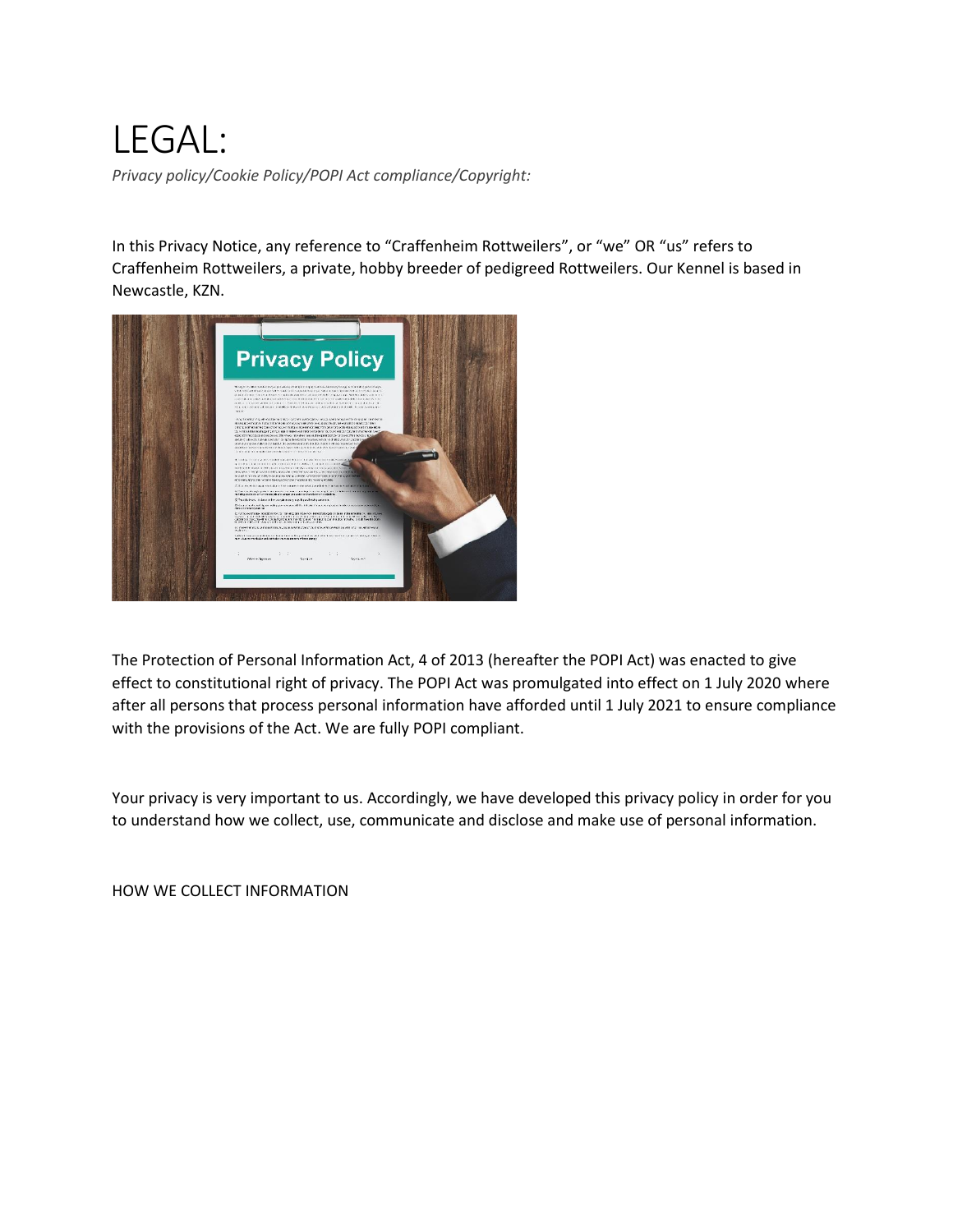

We collect personal information about you, either:

Directly from you when you complete any of the forms on our website or contact us personally (email, phone call, direct messaging on social media or Whatsapp) or electronically, telephonically or by way of a hard copy;

Indirectly from you when you interact with us electronically by way of our website or social media channels, which may include the collection of metadata (data about data);

# **DEFINITIONS**

## Personal Information:

Section 1 of the POPI Act defined "Personal Information" as: information relating to an identifiable, living, natural person, and where it is applicable, an identifiable, existing juristic person, including, but not limited to—

i. information relating to the race, gender, sex, pregnancy, marital status, national, ethnic or social origin, colour, sexual orientation, age, physical or mental health, well-being, disability, religion, conscience, belief, culture, language and birth of the person;

ii. Information relating to the education or the medical, financial, criminal or employment history of the person;

iii. any identifying number, symbol, e-mail address, physical address, telephone number, location information, online identifier or other particular assignment to the person;

iv. The biometric information of the person;

V. the personal opinions, views or preferences of the person;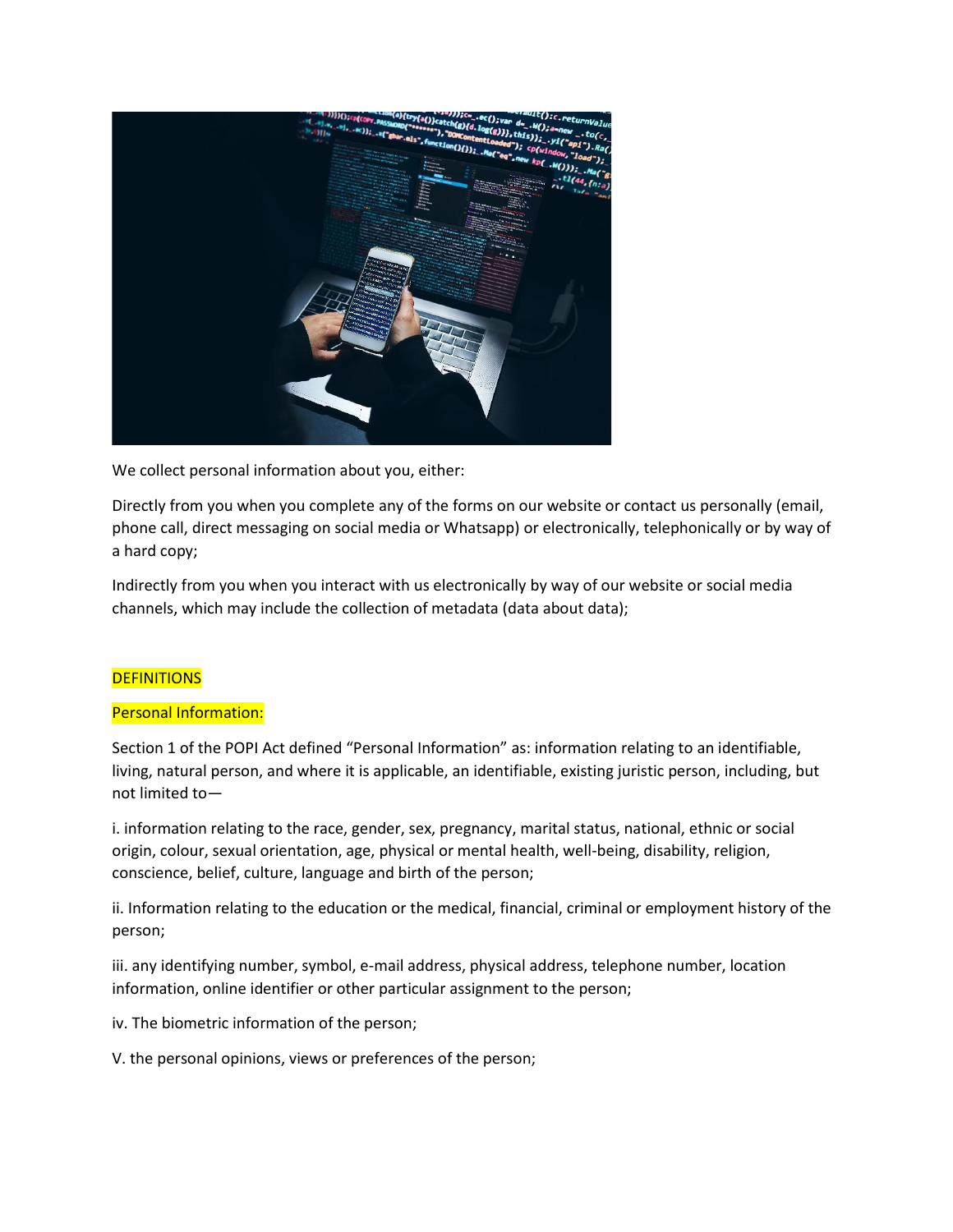vi. Correspondence sent by the person that is implicitly or explicitly of a private or confidential nature or further correspondence that would reveal the contents of the original correspondence;

vii. The views or opinions of another individual about the person; and

viii. The name of the person if it appears with other personal information relating to the person or if the disclosure of the name itself would reveal information about the person;

## ix. "Process" means

• Any operation or activity or any set of operations, whether or not by automatic means, concerning personal information, including—

• The collection, receipt, recording, organization, collation, storage, updating or modification, retrieval, alteration, consultation or use;

- Dissemination by means of transmission, distribution or making available in any other form; or
- merging, linking, as well as restriction, degradation, erasure or destruction of information;

## WHAT INFORMATION WE COLLECT

Your relationship with Craffenheim Rottweilers determines the exact nature of the personal information we process, and the purpose for which such personal information is collected and used.

Information about you – for example, your name, identity number, age, gender, date of birth, nationality, occupation, lifestyle, current income level, marital status, employment, personal circumstances.

If you are entering into a sales agreement with us for the purchase of a Craffenheim Rottweiler we may collect the following information:

Personal information - \*as defined in previous paragraph

Contact information – in some cases, for example, we may receive your email, address, phone number and postal address.

Online information – for example, cookies and IP address (your computer's internet address), if you use our websites, apps and/or social media channels.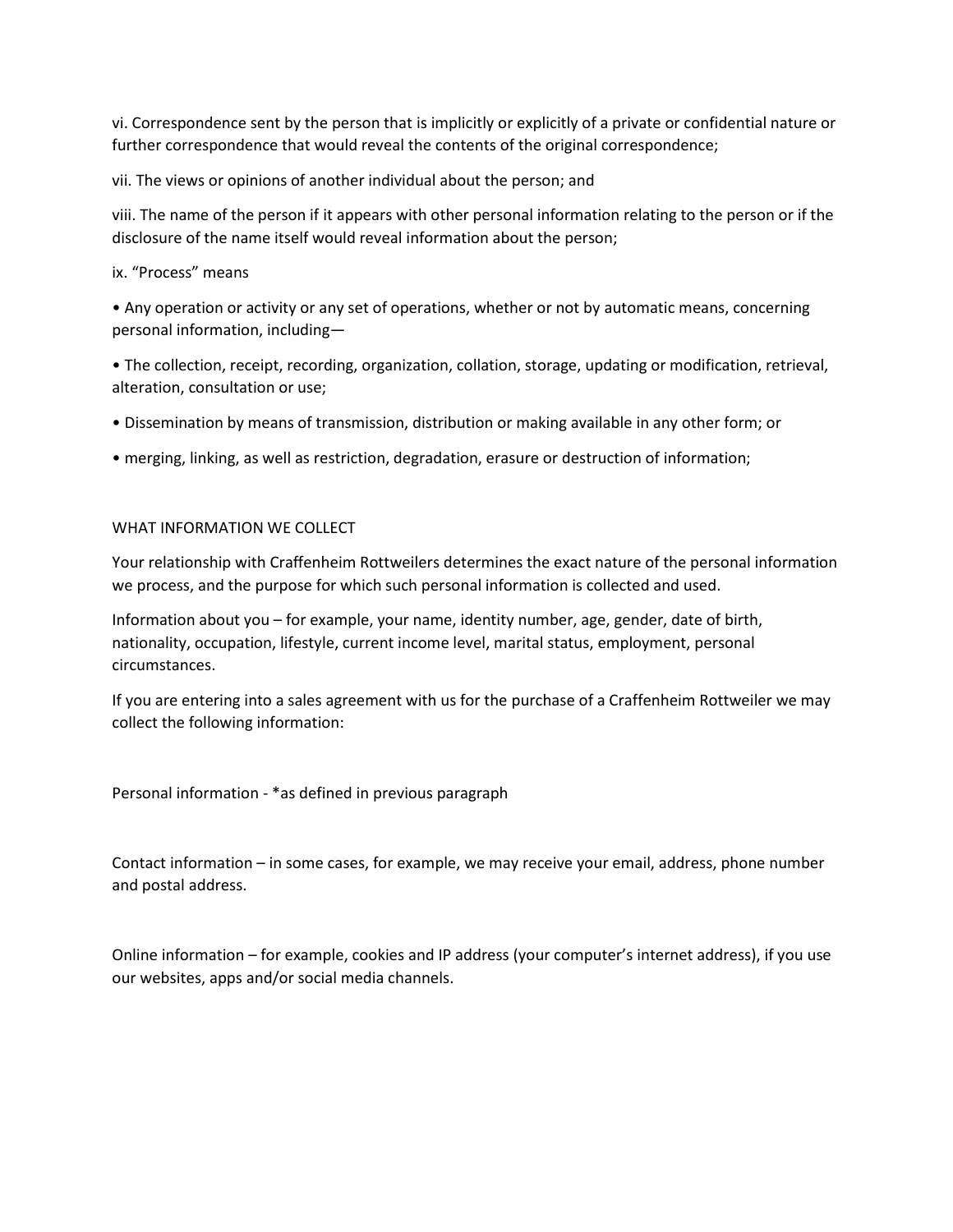Any sensitive information we collect will be treated with the utmost confidentiality, dignity and respect. InfoSec (Information Security) is an integral part of POPI compliance, and our systems are designed to provide the highest levels of security, along with protection against hacking.

# **COOKIES**

A cookie is a small text file that is downloaded onto 'terminal equipment' (for example, a computer or smartphone) when you access a website. It allows the website to recognise your device and store some information about your preferences or past actions.

### What cookies do we use?

Some cookies which we use are essential to the functioning of our website. Some cookies help us with the performance and design of our website. This allows us to measure how many times a page has been visited, whether a page has been visited on the website through an advertisement or by other means. Other cookies help us to remember your settings which you may have selected or assist with other functionality when you browse and use our website.

### How do I disable cookies?

If you do not want to receive a cookie from the website, you have the option of setting your browser to notify you when you receive a cookie, so that you may determine whether to accept it or not. However, please be aware that if you do turn off 'cookies' in your browser, you will not be able to fully experience some of the features of the website. For example, you will not be able to benefit from automatic log-on and other personalization features.

## **Complaints**

If you have any complaints or questions about this privacy policy or about how we process your personal information, kindly email us about this by filling out our contact form or by emailing us directly at retha@craffenheimrottweilers.co.za

#### THE INFORMATION REGULATOR

Whereas we would appreciate the opportunity to first address any complaints regarding our processing of your personal information, you have the right to complain to the Information Regulator, whose contact details are:

The Information Regulator (South Africa) JD House, 27 Stiemens Street, Braamfontein, Johannesburg, 2001 P.O. Box 31533, Braamfontein, Johannesburg, 2017

Complaints email: complaints.IR@justice.gov.za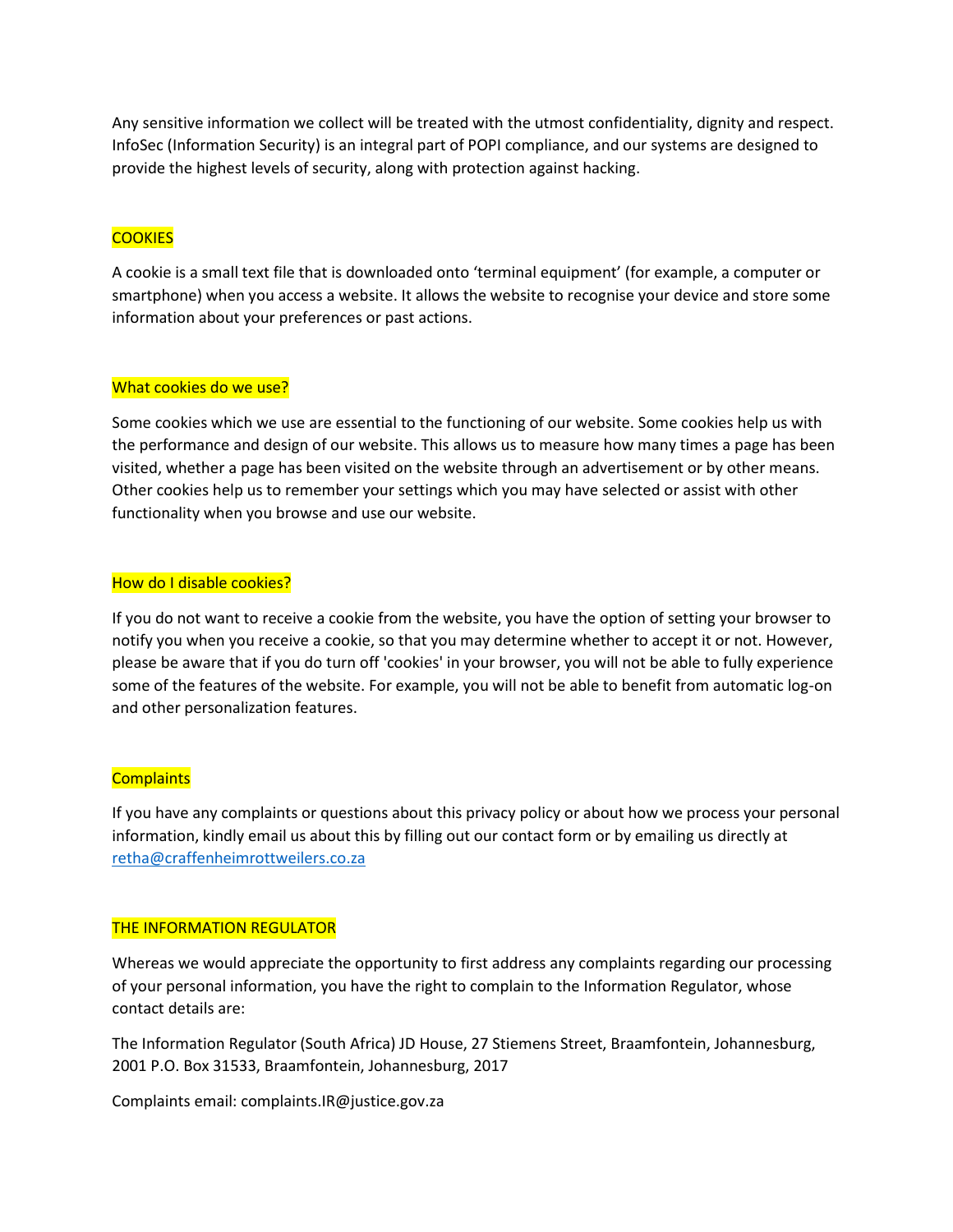General enquiries email: inforeg@justice.gov.za

### LEGAL NOTICE

#### 1. Terms and Conditions

We at Craffenheim Rottweilers do not claim or purport to be experts in ANY field, apart from the field of Rottweiler Breeding in which we advertise our specialist and expertise on this website. We are not and DO NOT claim to be veterinary specialists. Your use of any information on this website is your responsibility and at your own risk. Reasonable care is being taken to ensure that the site content is accurate and up-to- date: however, the information on this site is intended for general guidance only. This website may contain links to other web sites operated by third parties other than Craffenheim Rottweilers. Such links are provided for your convenience only. Craffenheim Rottweilers disclaims any control over, relationship with, or endorsement of sites to which this site is linked. Craffenheim Rottweilers shall not be liable for any loss whether direct, indirect, incidental or consequential, arising out of access to, use of or reliance upon any of the content on this website or sites to which this website is linked regardless of whether such content has been accurate or complete. Craffenheim Rottweilers will not pay any damages whether for loss or injury, punitive or otherwise because of any such access to, use of or reliance upon any of the content on this website or sites to which this website is linked.

### 2. Copyright



You may not download, screenshot, copy or attempt to plagiarize ANY material displayed on this website for commercial, non-commercial or personal use. All content is protected by copyright, trademark and other proprietary notices.

#### PR/ADVERTISING/MEDIA/PRESS:

Journalists may not modify, copy, reproduce, republish, upload, post, transmit or distribute in any way the contents of this website, including the text, images, graphics, audio and video, for public or